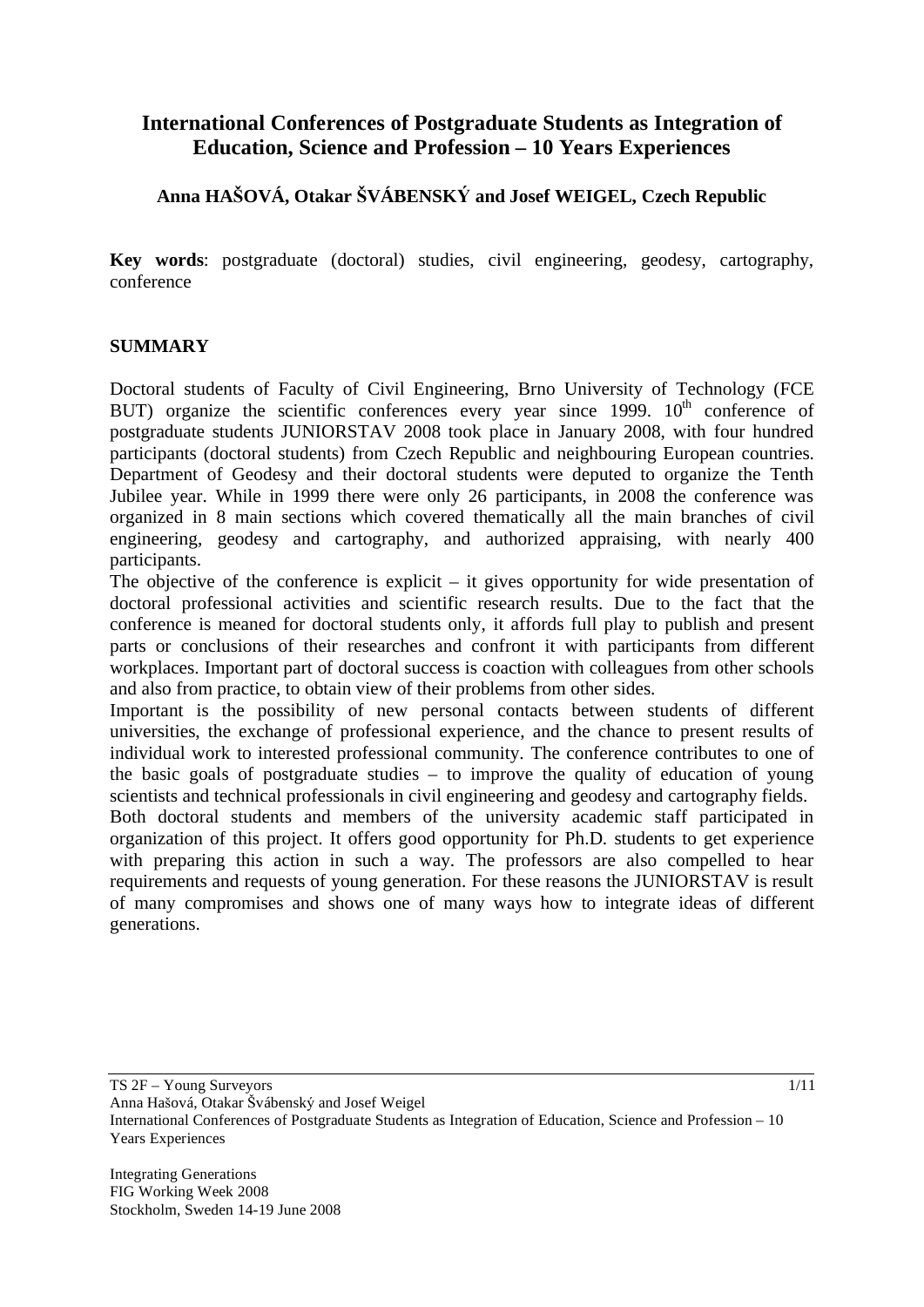# **International Conferences of Postgraduate Students as Integration of Education, Science and Profession – 10 Years Experiences**

## **Anna HAOVÁ, Otakar VÁBENSK and Josef WEIGEL, Czech Republic**

### **1. INTRODUCTION**

Educational process in Czech countries has a long tradition, which dates back to the middle ages when the Charles University in Prague was founded in 1348 by Czech and Roman emperor Charles IV as first university in central european region.

Generally considered as beginning of technical education in Czech countries is the year 1707 when Emperor Josef I in response to the request of J.Ch.Willenberg recommended to the Czech General Estates to found an engineering school in Prague and in 1717 the Institut of Engineering Education was established. History of Brno Technical University dates back to 1849, when a technical college known as the German-Czech Utraquistic Institute was established in Brno. Education of czech mining engineers has also a long tradition. Technical University Ostrava is the successor of the first mining school in the world which was founded 1716 in Jáchymov. Surveying education had been included in all the study branches at above mentioned technical schools and universities.

Stand-alone surveying study branch started in 1896 in Prague, and in 1900 in Brno. After the disintegration of the Austro-Hungarian Empire and the constitution of the independent Czechoslovakia (1918) both the Polytechnics in Prague and Brno were transformed into Czech Technical Universities (1920). After the World War II the restored republic became part of the Soviet sphere of power. Private property was expropriated and political and human rights were suppressed. Collapse of communist regime and following social, economic and political changes in eastern Europe in late eighties and beginning of nineties of the last century led to thorough changes to free democratic society and to market oriented economics in most of the countries mentioned.

The transformation of Czech education system begun shortly after "Velvet Revolution" in 1989. One of the most important changes was establishment of the governmental Accrediation Commission, which approves the realization of the single study programmes in the Czech republic (CR).

Ministers of Education from European countries started new process to harmonise the European system of higher education in 1999 in Bologna. Czech Republic joined the Bologna Process which started the most radical reform of european higher education.

It caused tranformation of many university study programmes. The structuralized study system initialization in CR was started by approving the Act which anticipated introduction of bachelor (Bc.) study programmes and follow-up master or master (MSc.) programmes. Top level of higher education cycles are doctoral (Ph.D.) programmes. All the czech universities

Anna Hašová, Otakar Švábenský and Josef Weigel

International Conferences of Postgraduate Students as Integration of Education, Science and Profession – 10 Years Experiences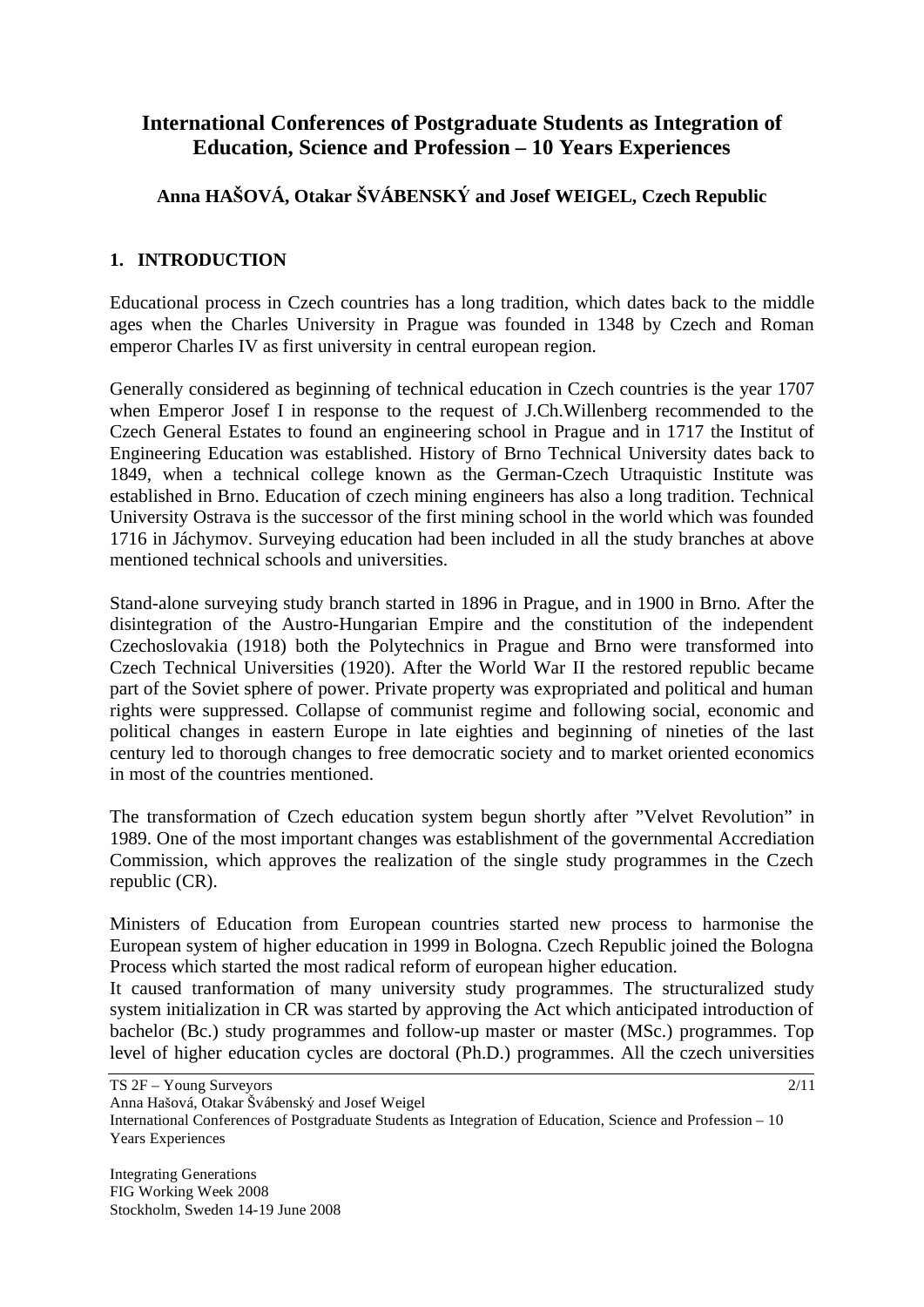have implemented this three-level system of university studies. Higher Education Act Nr. 111/1998 Sb. was complemented by novel Nr. 552/2005 Sb. Ministry of Education, Youth and Sports issued special publications as the White Book – National Programme for Educational Development in Czech Republic. According to the Act every university provides accredited study programmes, and programmes of life-long learning. The trend was emphasized when the Czech Republic together with several other countries joined the E.U. in 2004. Similar transformation is going on in other EU countries (signing the Bologna Declaration). The Bologna Process aims to establish a European Higher Education Area by 2010.

In present time it is possible in CR to study the Geodesy and Cartography branch, or a branch similar, at 4 universities – Czech Technical University in Prague, Brno University of Technology, Technical University in Ostrava and West Bohemian University in Pilsen.

Brno University of Technology (BUT) together with other Czech technical universities offering the higher surveying education has recently modified the curricula. The first surveying bachelors were graduated at BUT in 2007 and next year (2009) some of them will be graduated at the follow-up master programme. Doctoral study programmes has also a long tradition at BUT. The number of students which graduated at BUT in seven past year is in the Table 1.

|                         | 2001 | 2002 | 2003 | 2004 | 2005 | 2006 | 2007     |                       |
|-------------------------|------|------|------|------|------|------|----------|-----------------------|
| <b>BUT</b>              | 2099 | 2314 | 2464 | 2629 | 2870 | 3923 | 4288     |                       |
| <b>FCE</b>              | 433  | 542  | 470  | 516  | 481  | 581  | 637      |                       |
| Geodesy and Cartography | 46   | 38   | 38   | 40   | 41   | 49   | Bc<br>39 | MS <sub>c</sub><br>51 |

**Table 1**: Numbers of BUT graduates in period 2001 – 2007

### **2. BUT INTERNATIONAL CONFERENCE OF POSTGRADUATE STUDENTS**

### **2.1 The Meaning and History of the JUNIORSTAV Conference**

JUNIORSTAV is the international conference, which takes place on the Faculty of Civil Engineering, Brno University of Technology every year. The conference is intended for all postgraduate students from Czech Republic and from abroad concerned mainly with civil engineering problems. Organization of conference has been entrusted directly to doctoral students, and head organisers in 2008 were chosen the Ph.D. students from Department of Geodesy.

Every year the conference is under the patronage of rector of the university and dean of the faculty. Participants have to hand in an abstract, paper and review of their contribution, and during the day of the conference they can present it before technical commission and other doctoral students. All abstracts, papers and reviews are published in conference proceedings either in printed or in electronic form.

TS 2F – Young Surveyors Anna Hašová, Otakar Švábenský and Josef Weigel International Conferences of Postgraduate Students as Integration of Education, Science and Profession – 10

Years Experiences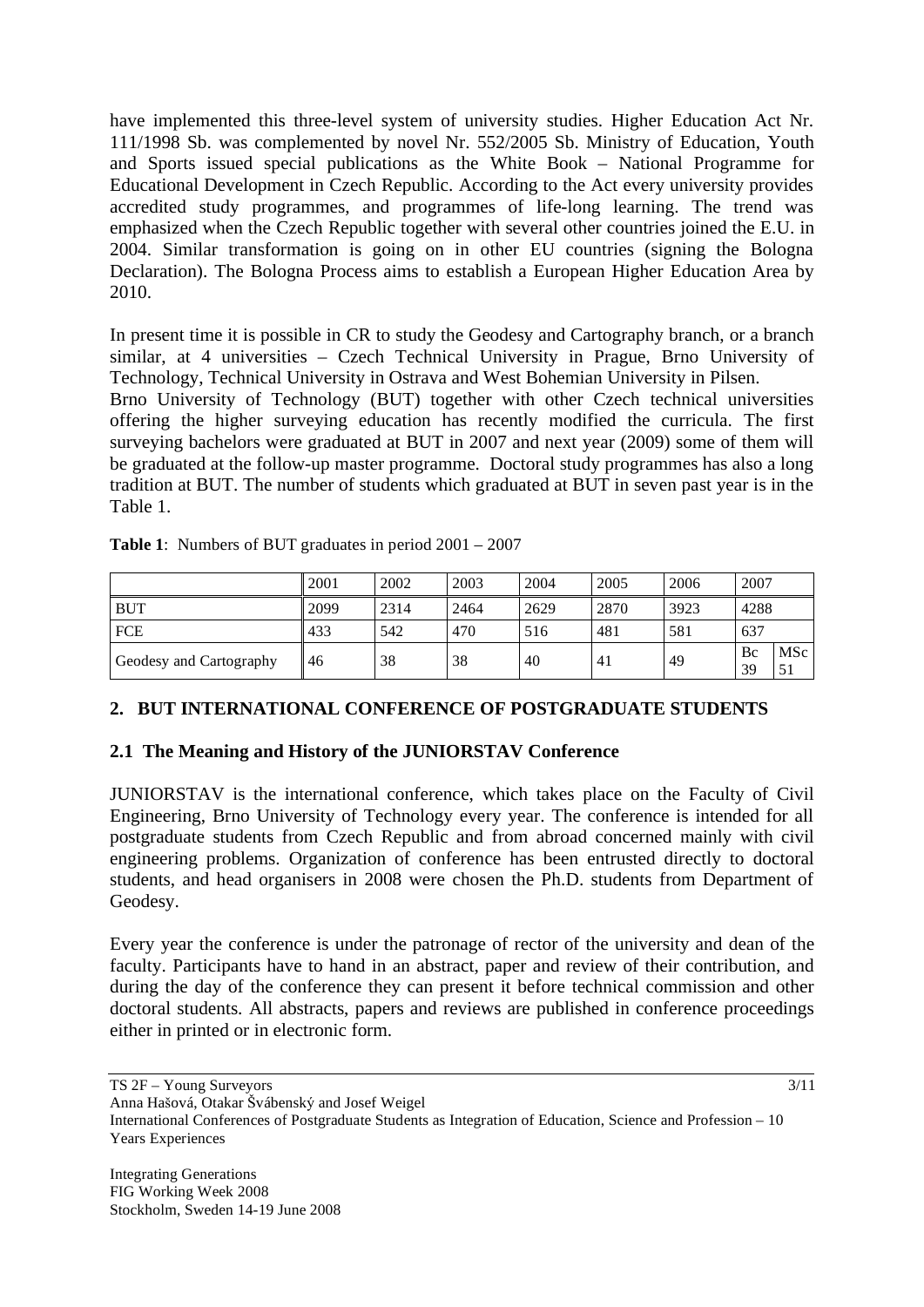History of International conference for postgraduate students at BUT started at 1999. Title of that time was "Conference of Doctoral Students" and it had only four sections with 26 participants. Because of the fact that geodesy is lectured on all faculties of civil engineering in Czech Republic, the conference was directed at the civil engineering branches (like building constructions, water structures etc.).

During previous years the number of participants increased. In 2001 attended 222 students in seven sections. One of the sections was also section of Geodesy and Cartography with 21 participants. Prevailing themes were: geodetic networks, photogrammetry and numerical analysis. Significance of the conference started to rise also in neighbouring countries. In the same year 43 doctoral students from abroad took part in the JUNIORSTAV conference, mainly from Slovakia, in next years also from Poland, Germany and Austria.

| <b>Class</b>                                         |      | 2              |      | 4    |      | 6    |      | 8    |      | 10   |
|------------------------------------------------------|------|----------------|------|------|------|------|------|------|------|------|
| Year                                                 | 1999 | 2000           | 2001 | 2002 | 2003 | 2004 | 2005 | 2006 | 2007 | 2008 |
| Number of all participants                           | 26   | 45             | 222  | 259  | 360  | 450  | 400  | 351  | 373  | 398  |
| Number of all contributions                          | 26   | 45             | 222  | 259  | 336  | 426  | 360  | 351  | 352  | 370  |
| Number of sections                                   | 4    | $\overline{4}$ |      |      | 21   | 21   | 21   | 22   | 20   | 20   |
| Number of contributions from other countries than CR | l 0  | 8              | 43   | 30   | 51   | 72   | 51   | 50   | 49   | 72   |
| Number of contributions from BUT                     |      | 36             | 130  | 180  | 219  | 196  | 207  | 226  | 195  | 212  |
| Number of contributios in Geodesy and Cartography    | l () |                | 21   | 26   | 28   | 48   | 48   | 37   | 41   | 28   |

**Table 2:** Development of number of participants of the JUNIORSTAV conference

The biggest expansion of the conference was in 2004. There were 21 sections launched and number of participants was 450 (72 from another countries than Czech Republic). Branch of geodesy had 48 participants divided into two sections: Theoretical Aspects of Geodesy and Cartography (with themes like GPS measurements or problems of adjustment) and Practical Aspects of Geodesy and Cartography (with prevailing topics about digital terrain modeling or photogrammetry). This structure is valid till now. For detailed data see Table 2. Illustrations of development of number of participants in all branches and in geodesy are in the Figures 1 and 2.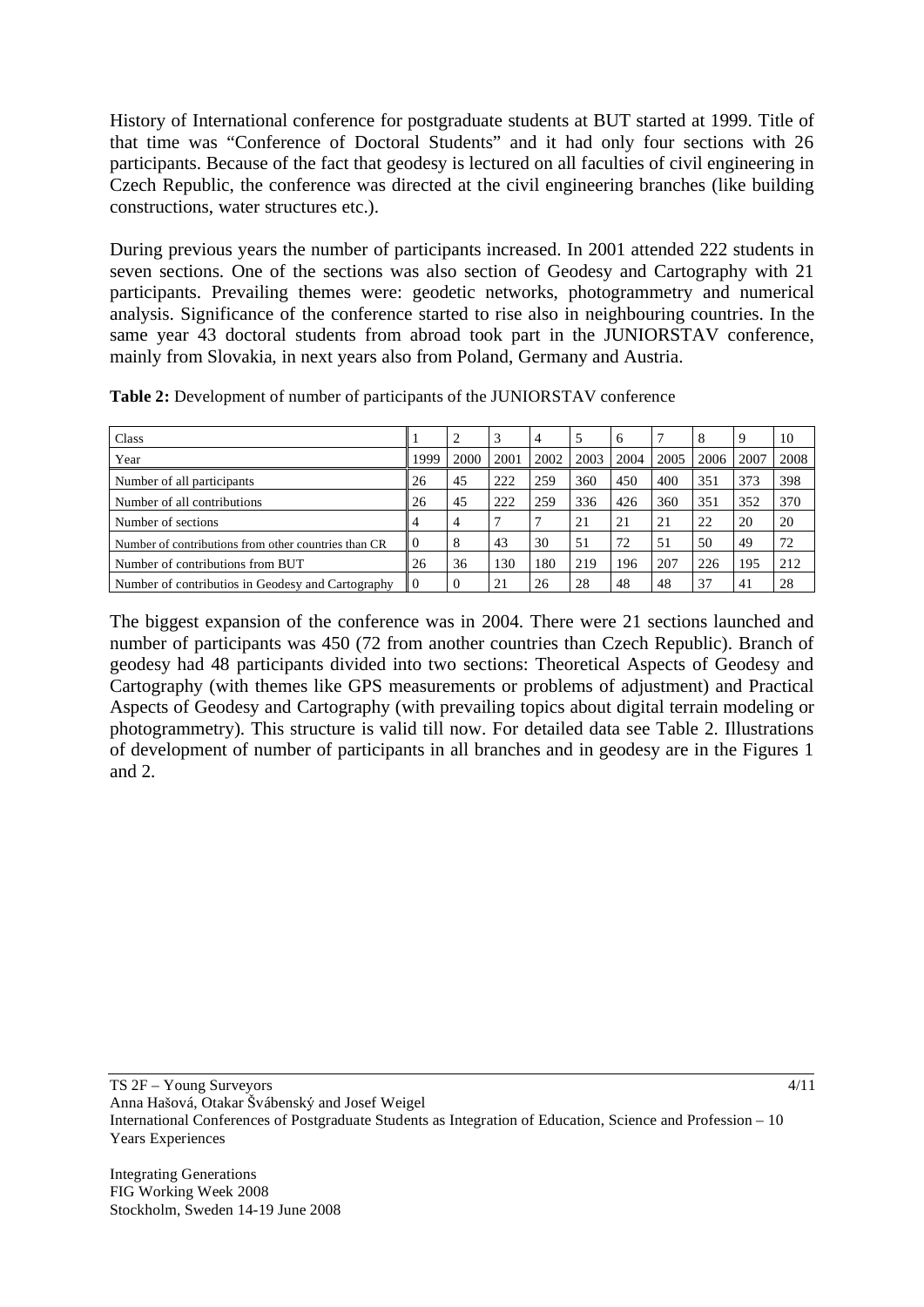

**Fig. 1**: Development of number of participants of the JUNIORSTAV conference in all sections



**Fig. 2**: Development of number of participants of the conference in Geodesy and Cartography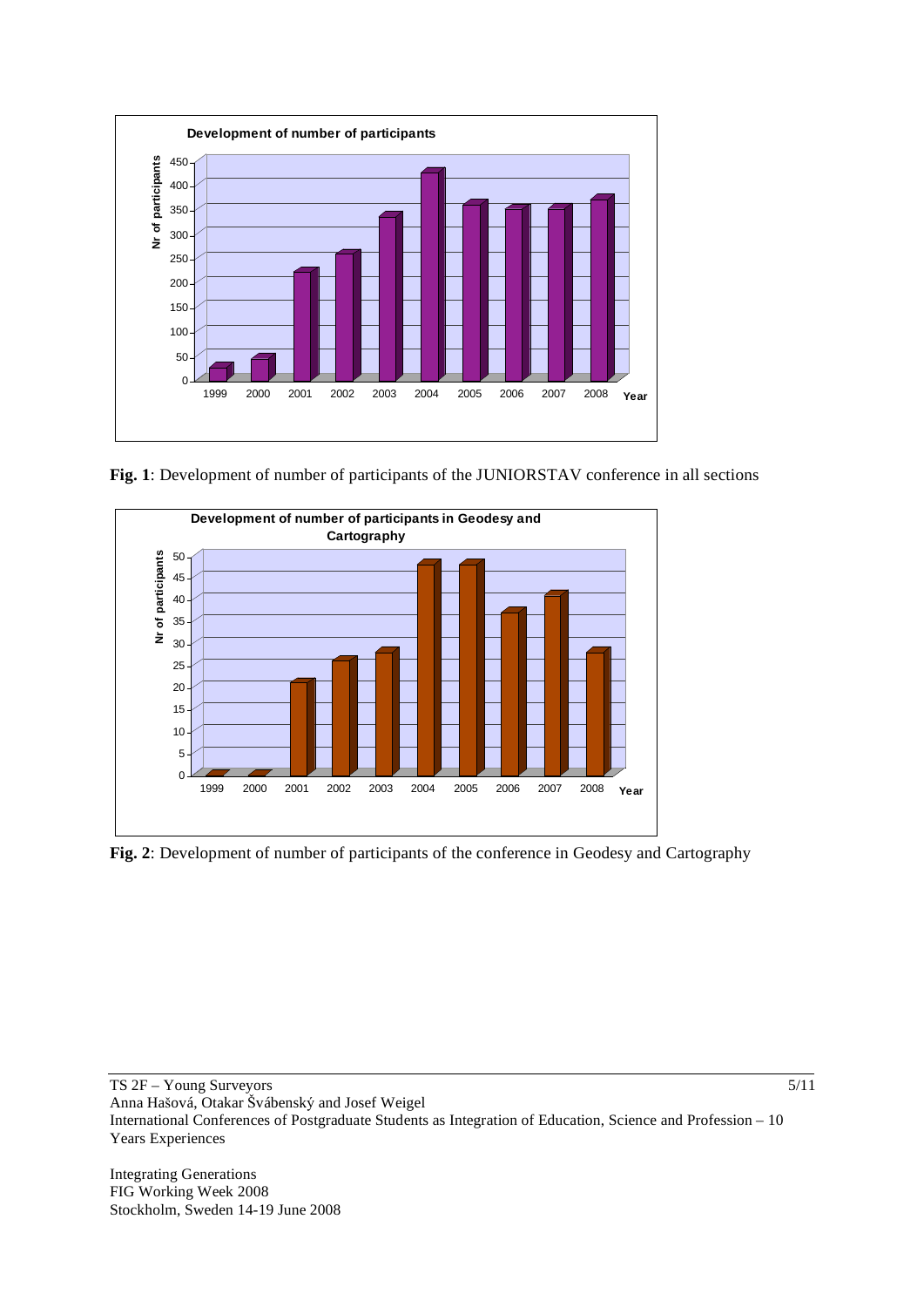### **2.2 10th Year of JUNIORSTAV Conference**

The jubilee  $10<sup>th</sup>$  year of the international professional conference of postgraduate students JUNIORSTAV 2008 took place on the 23rd January at the Faculty of Civil Engineering, BUT. Technical guarantor was Prof. Švábenský and head organizers were Ing. Hašová and other doctoral students from Department of Geodesy. Number of participants was 398 and they presented their contributions in 20 sections:

### **1. CIVIL ENGINEERING**

**1.1 Architecture and Building Construction** 

- **1.2 Construction of Structures**
- **1.3 Building Environment**
- **1.4 Building Services and Energy**
- **1.5 Building Realization**
- **2. CONSTRUCTIONS AND TRAFFIC STRUCTURES**
- **2.1 Concrete and Masonry Structures**
- **2.2. Metal, Timber and Composite Structures**

**2.3 Roads** 

- **2.4 Railway Constructions and Structures**
- **2.5 Building Industry Testing**
- **2.6 Geotechnics**
- **2.7 Structural Mechanics**
- **3. WATER MANAGEMENT AND WATER STRUCTURES**
- **4. PHYSICAL AND BUILDING MATERIALS ENGINEERING**
- **4.1 Physical and Chemical Properties of Building Materials**
- **4.2 New Building Materials**
- **5. ECONOMICS AND MANAGEMENT IN THE BUILDING INDUSTRY**
- **6. GEODESY AND CARTOGRAPHY**
- **6.1 Theoretical Aspects of Geodesy and Cartography**
- **6.2 Practical Aspects of Geodesy and Cartography**
- **7. FORENSIC ENGINEERING**

### **8. SUSTAINABLE BUILDING AND URBAN DEVELOPMENT**

Most of the doctoral students were from Czech Republic (Brno University of Technology, Czech Technical University of Prague, VSB-Technical University of Ostrava) but there were attending also 72 students (18% of all) from other European countries (Slovakia, Poland, Germany). For detailed data see Table 3.

Proceedings in geodesy were divided into two sections with 28 participants altogether (8% of all), 5 of them were from domestic faculty. Prevailing theme of Theoretical Aspects of Geodesy and Cartography was GPS measurements, open source or numerical modelling. Presentations in Practical Aspects of Geodesy and Cartography referred to 3D visualizations, mass movements or digital models of terrain. Illustrations of student's structure are in the Figure 3.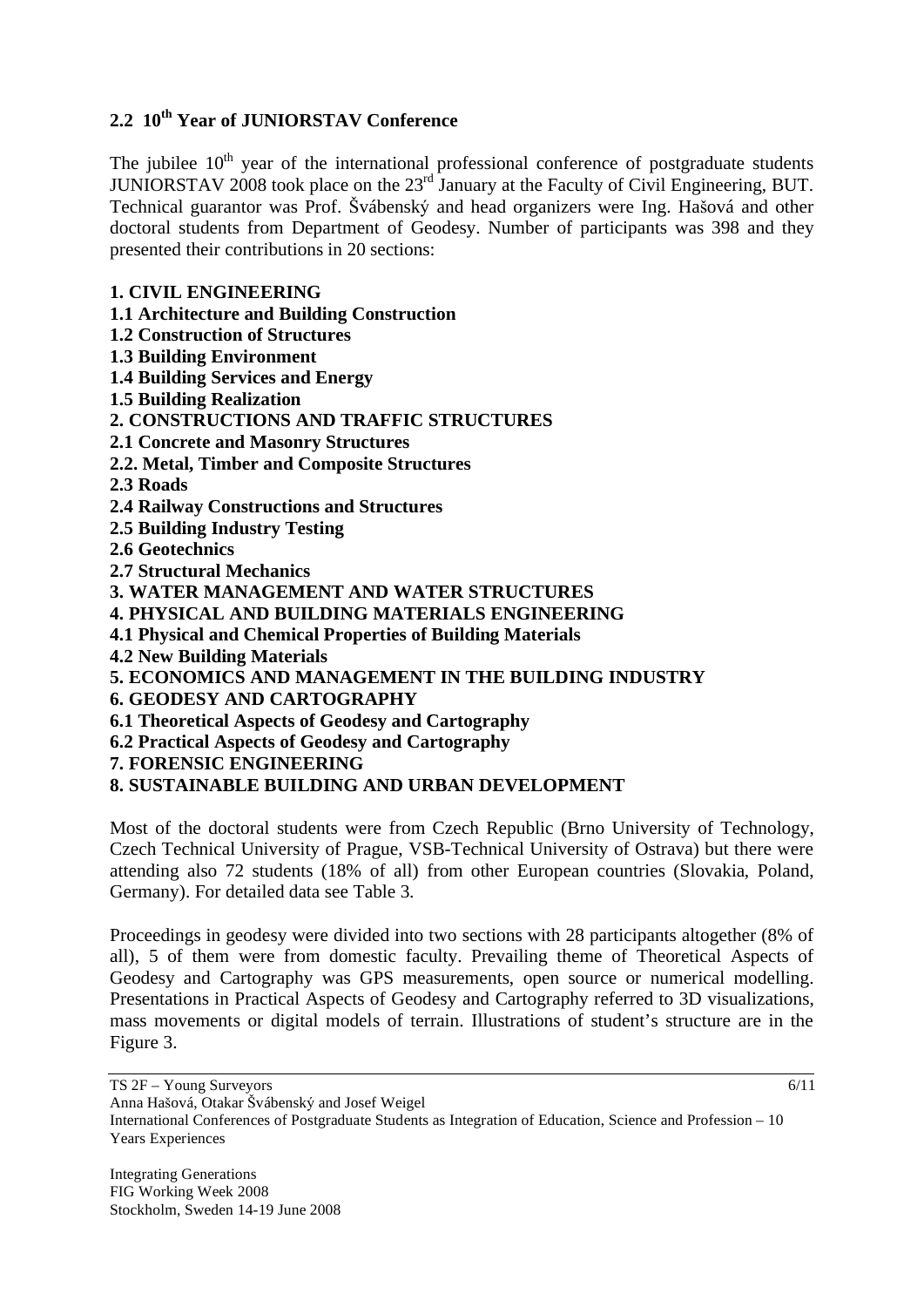| Class                                                         | 10     |
|---------------------------------------------------------------|--------|
| Year                                                          | 2008   |
| Number of participants                                        | 398    |
| Number of contributions                                       | 370    |
| Number of sections                                            | 20     |
| Number of contributions from other countries than CR          | 72     |
| Number of contributions from countries than CR in percents    | 18,1%  |
| Number of contributions from Slovakia                         | 62     |
| Number of contributions from Poland                           | 9      |
| Number of contributions from Germany                          |        |
| Number of contributions from BUT                              | 212    |
| Number of contributions from BUT in percents                  | 53,3 % |
| Number of contributios in Geodesy and Cartography             | 28     |
| Number of contributios in Geodesy and Cartography in percents | 7,6 %  |
| Number of contributios in Geodesy and Cartography from BUT    | 5      |

**Table 3**: Structure of participants of the JUNIORSTAV conference in year 2008

Programme of the JUNIORSTAV conference has three standard parts every year: An opening ceremony with welcome speeches, then the presentations of the students in relevant technical section and closing ceremony where the dean of the faculty awards the three winners from each section. Till the night have doctoral students a chance to informally consult their researches on the social evening with abundance of food and congenial music.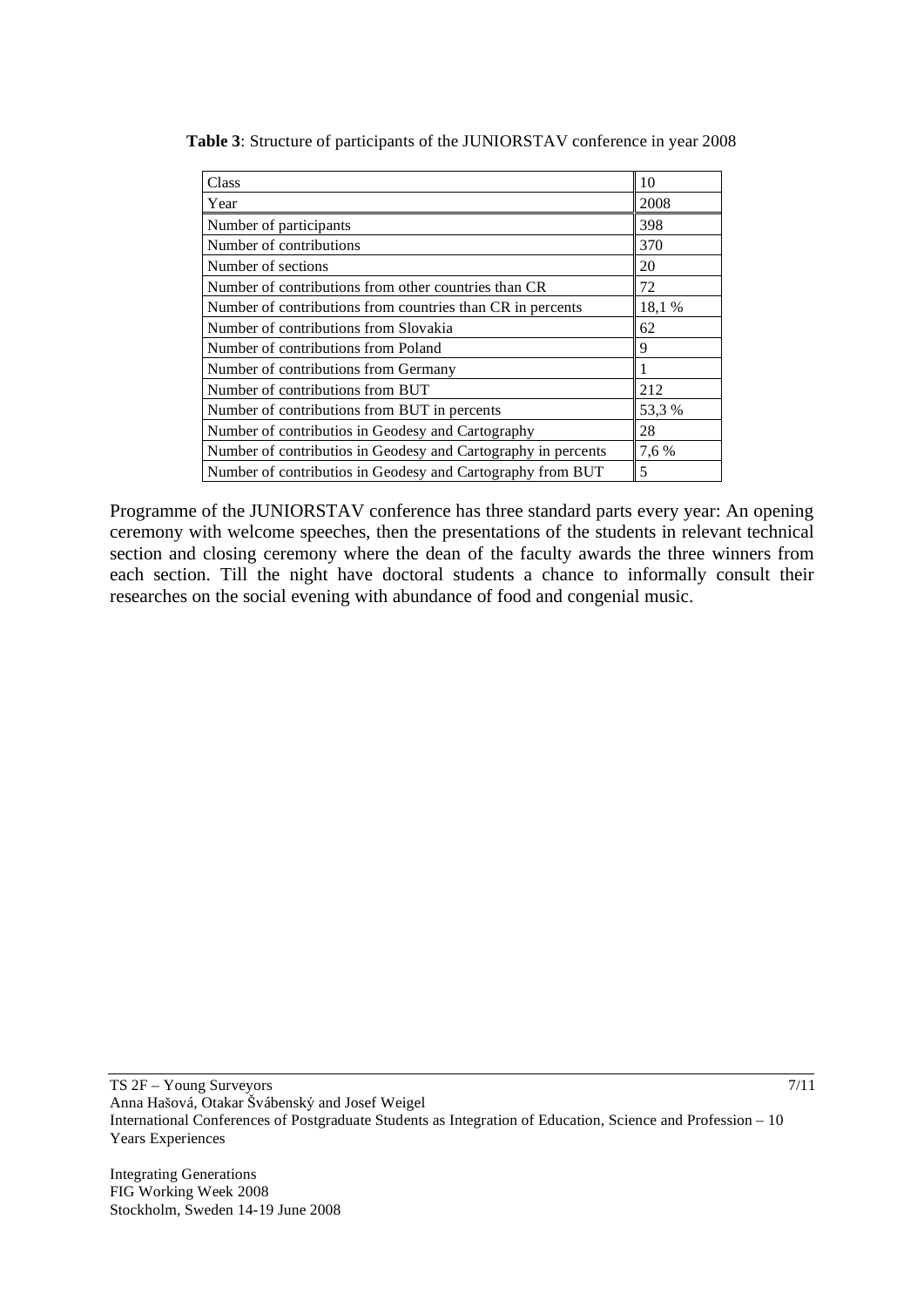

**Fig. 3:** Structure of participants of the JUNIORSTAV conference in year 2008

### **2.3 Organisers View**

Works related to the conference organization last for half a year. Academic staff determined that all main activities have to be carried out by postgraduate students. First we had to start up web pages of conference. One of the biggest troubles we had with looking for the money. All expenses related to the conference preparation should be covered from conference fees and with help of sponsors. Finally we succeed and acquired 35 companies with substantial sponsor's fees (e.g. Metrostav, Intergraph, Geodis etc.). Organization of the conference was attended with advertisements in technical magazines and sending invitations to other universities.

For each participant we had to arrange the lunch and small refreshment during the day, possibly accommodation in hotel. After the presentations and proceedings we prepared an evening party with music band.

One of the most important requirements for successful course of each conference is to compile and publish the proceedings of papers. This year all the abstracts were published in paper form (478 pages) and full versions of papers and reviews are attached on CD-ROM. Reviews are required from specialists in given problematic for the reason of preservation high

TS 2F – Young Surveyors

Anna Hašová, Otakar Švábenský and Josef Weigel

International Conferences of Postgraduate Students as Integration of Education, Science and Profession – 10 Years Experiences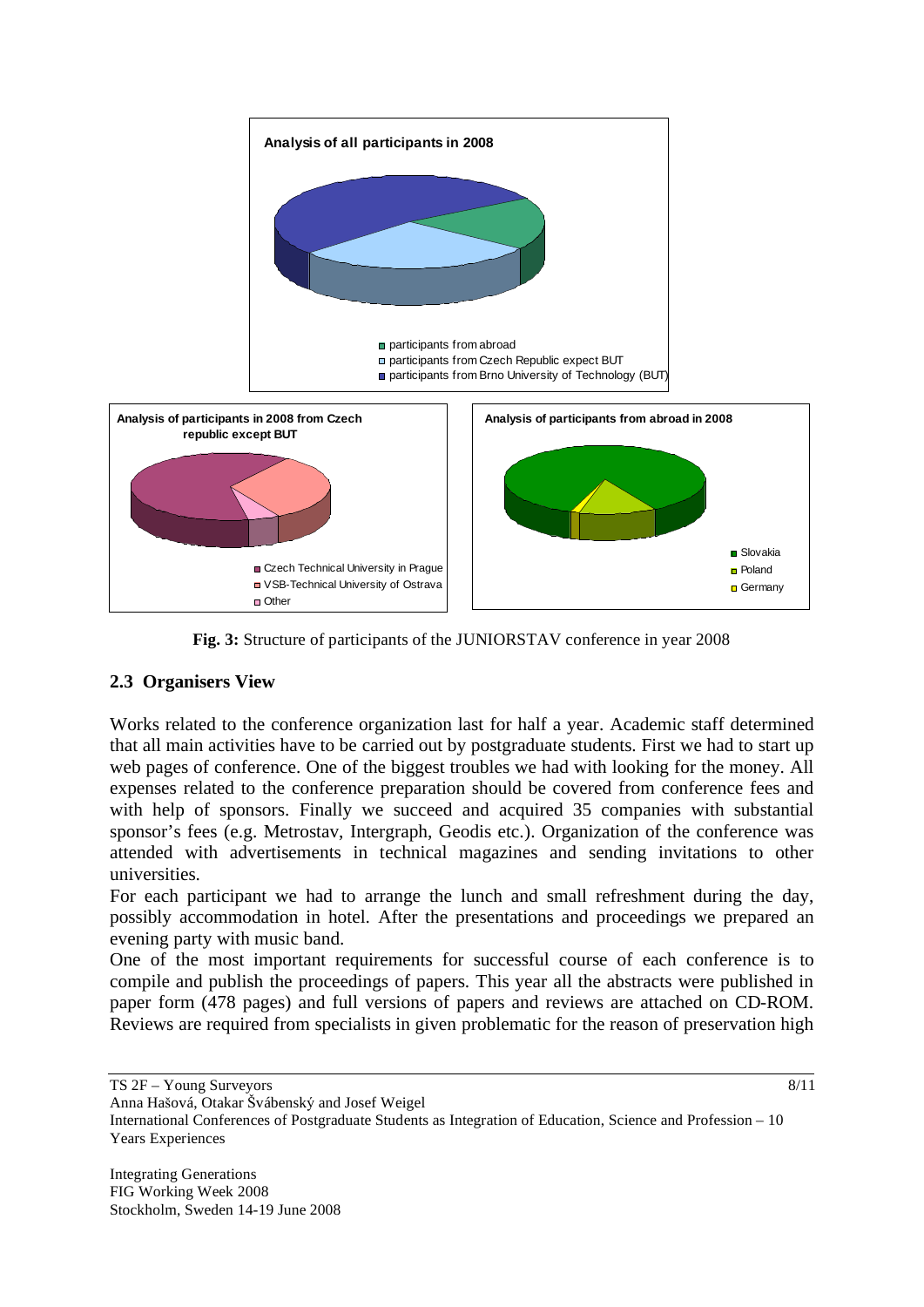quality of papers. Head organisers co-operate with organisers of all sections who collect and check all contributions and put it into correct form.

The last and the most pleasant activity is to arrange smooth running the day of the JUNIORSTAV conference: welcome all the participating postgraduate students, meet important members of academic staff and have a chance to watch lectures in all sections. But the preparing works have also not so positive side. All activities of the organisers are closely watched by administration of university and all decisions must be consulted. There were big differences in the planning of terms and conference fees. Due to this fact we learned how to cautiously communicate with members of academic staff, how to write official reports or invitations, and how we could by compromise means get our way.

For these reasons the organization of the international conference JUNIORSTAV 2008 was a big opportunity to obtain experiences in activities which ordinary postgraduate student doesn't pursue. Thanks to all organisers, especially from geodesy department, for their helpfulness and enthusiasm to organize the conference. Next year of the professional conference for postgraduate students JUNIORSTAV 2009 will take part in January 2009 at the Faculty of Civil Engineering Brno University of Technology.

### **3. CONCLUSIONS**

Doctoral students of FCE BUT organize the doctoral scientific conferences yearly since 1999. The  $10<sup>th</sup>$  conference of postgraduate students JUNIORSTAV 2008 took place in January 2008, with more than four hundred participants from Czech Republic and neighbouring european countries. Department of Geodesy and its doctoral students were deputed to organize the jubilee event. While in 1999 there were only 26 participants, in 2008 the conference was organized in 8 main sections which covered thematically the main branches of civil engineering, geodesy and cartography and authorized appraising. Eight main sections and altogether twenty subsection of the conference had been fully attended.

The conference gives room for wide presentation of doctoral professional activities and scientific research results, and confront it with participants from different workplaces. Important part of doctoral success is co-action with colleagues from other school and also from practice and to obtain view on their problems from another side. Also important is the possibility of new personal contacts between students of different universities, for exchange of professional experience, and chance to present results of individual work to interested professional community. The conference covers one of the basic goals of postgraduate studies – to improve the quality of education of young scientists and technical professionals in fields of civil engineering and geodesy and cartography fields.

It can be declared that the conference contributes to demands of the new educational era, as stated in (Enemark, 2007): "A successful educational system depends on a comprehensive interaction between education, research and professional practice. The universities should act as the main facilitator within the process of forming and promoting the future professional identity. This responsibility or duty of the universities should be carried out in close cooperation with the industry and the professional institutions."

TS 2F – Young Surveyors

Anna Hašová, Otakar Švábenský and Josef Weigel

International Conferences of Postgraduate Students as Integration of Education, Science and Profession – 10 Years Experiences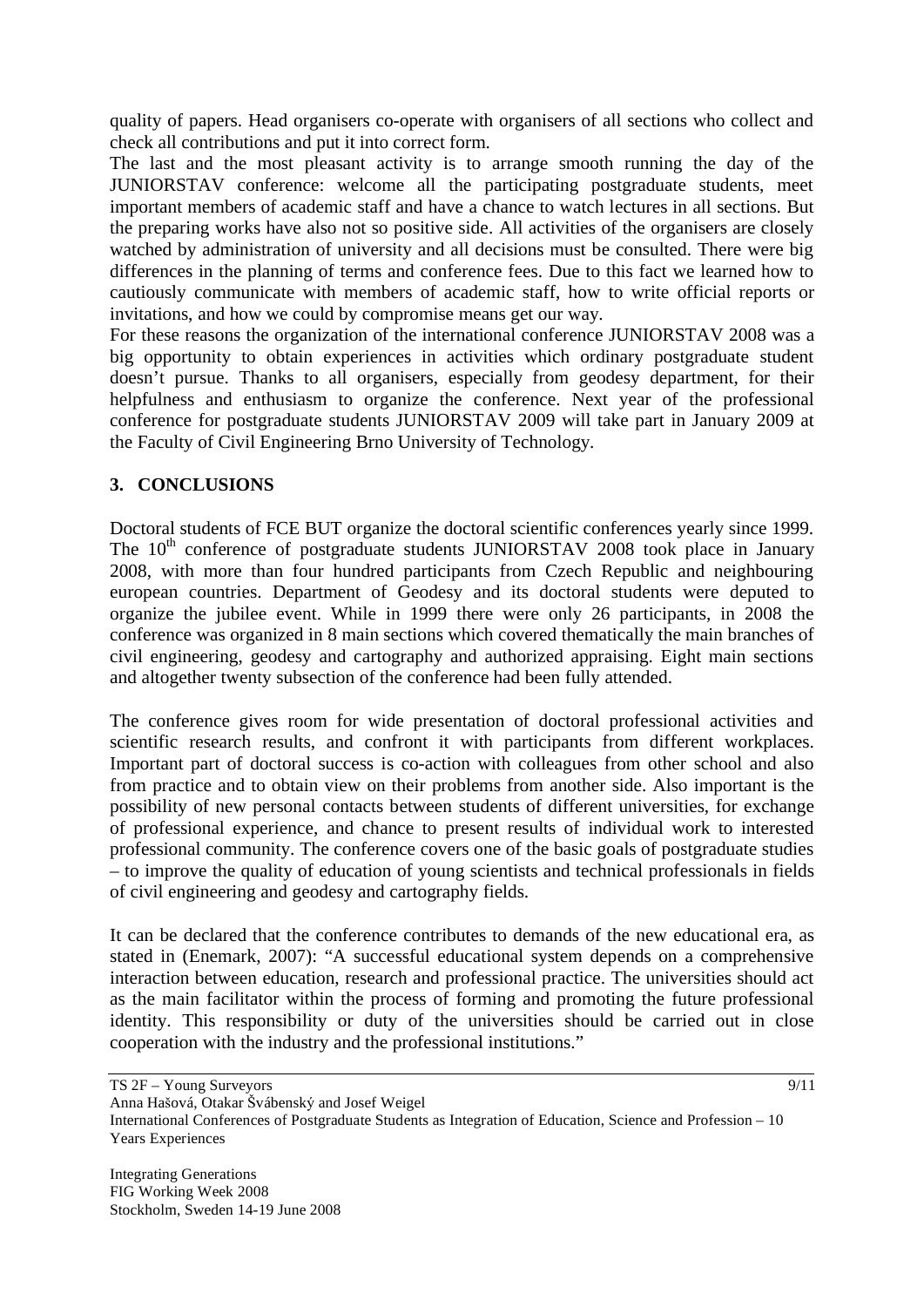#### **ACKNOWLEDGEMENT**:

This paper was elaborated within projects FRVS 955/2008, GACR 205/07/1211

#### **REFERENCES**

- *ENEMARK, S*.: Promoting the Interaction between Education, Research and Professional Practice. Proceedings of the FIG Symposium "Scientia est Potentia", CTU, Prague 2007. ISBN 978-80-01-03718-8.
- *JUNIORSTAV 2008, Collection of Abstracts*. Brno, 2008. BUT, Faculty of Civil Engineering. 478 s. ISBN 978-80-86433-45-5
- *JUNIORSTAV 2007, Collection of Abstracts*. Brno, 2007. BUT, Faculty of Civil Engineering. 464 s. ISBN 978-80-214-3337-3
- *JUNIORSTAV 2006, 8th Professional Conference of Postgraduate Students*, *Part 8: Geodesy and Cartography.* Brno, 2006. BUT, Faculty of Civil Engineering. 300s. ISBN 80-214- 3114-8
- *JUNIORSTAV 2004, 6th Professional Conference of Postgraduate Students.* Brno, 2004. BUT, Faculty of Civil Engineering. 442s. ISBN 80-214-2560-1
- *Proceedings of the 5th Professional Conference of Doctoral Students*, *Part 11 Geodesy and Cartography.* Brno, 2003. BUT, Faculty of Civil Engineering. 106 s. ISBN 80-7204- 265-3 (in Czech)
- *Proceedings of the 4th Professional Conference of Doctoral Students.* Brno, 2002. BUT, Faculty of Civil Engineering. 138 s. ISBN 80-214-2067-7 (in Czech)
- *Proceedings of the 3rd Professional Seminar of Doctoral Students. Part 4: Geodesy and Cartography.* Brno, 2001. BUT, Faculty of Civil Engineering. 88 s. ISSN 1212-9275 (in Czech)
- *Proceedings of the 2nd Professional Seminar of Doctoral Students.* Brno, 2000. BUT, Faculty of Civil Engineering. 162 s. ISSN 1212-9275 (in Czech)
- *WEIGEL, J. ŠVÁBENSKÝ, O.* : Structure and Significance of Fieldwork Courses in Transformed Surveying Education, XXII International FIG Congress, 6TS54, Munchen 2006
- *JUNIORSTAV, 10<sup>th</sup> Professional Conference of Postgraduates Students, Faculty of Civil Engineering Brno University of Technology* [online]. c2008, last revision 27.2.2008 [cit.2008-03-26]. <http://juniorstav2008.fce.vutbr.cz/>.

### **BIOGRAPHICAL NOTES**

**Anna Haová** graduated in 2006 at Brno University of Technology, under the Faculty of Civil Engineering. Since 2006 postgraduate doctoral student of Geodesy and Cartography. Since 2006 lecturing at Brno University of Technology, Department of Geodesy. Head organizer of international conference of postgraduate students JUNIORSTAV 2008.

TS 2F – Young Surveyors

Anna Hašová, Otakar Švábenský and Josef Weigel

International Conferences of Postgraduate Students as Integration of Education, Science and Profession – 10 Years Experiences